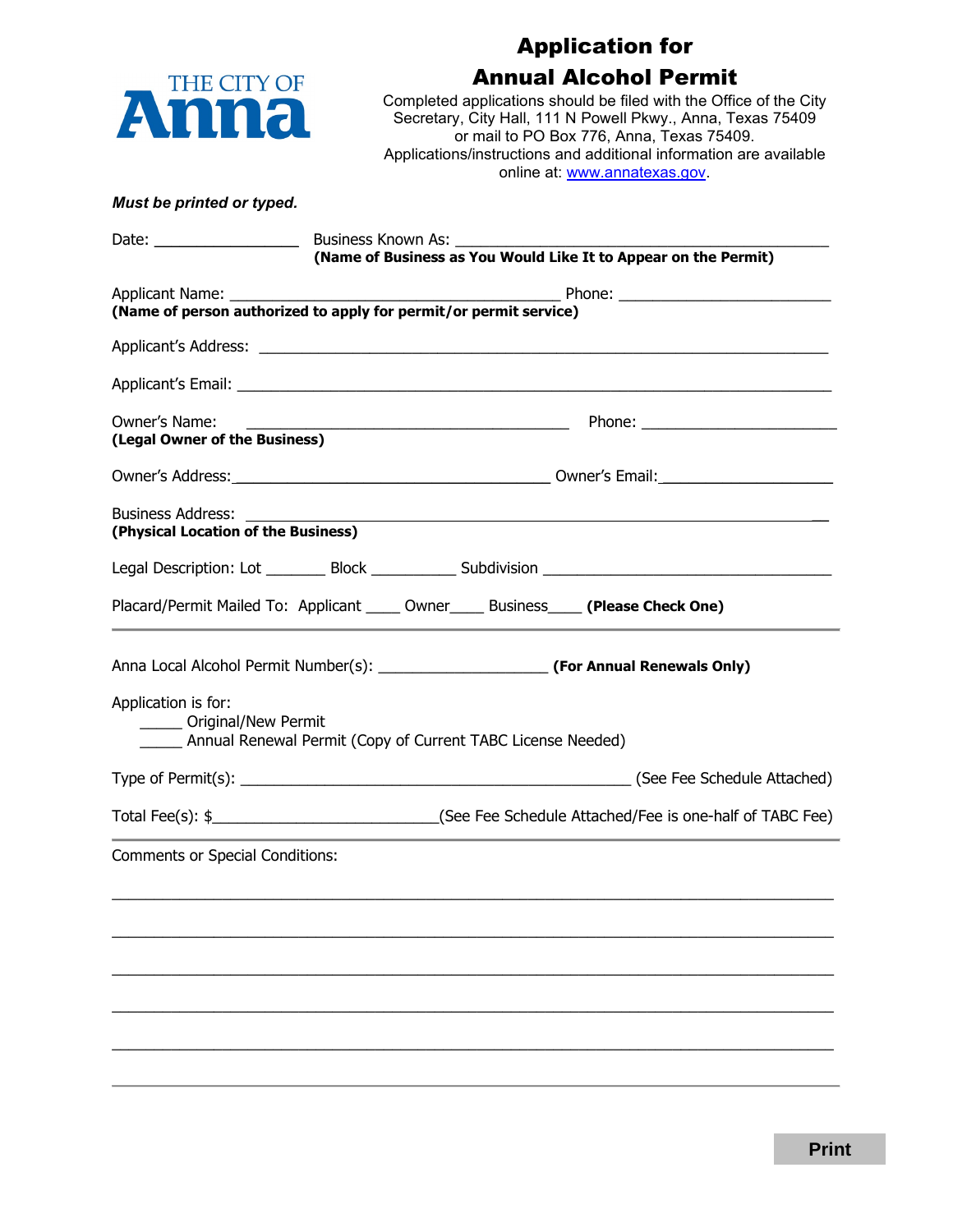

#### **FOR CITY USE ONLY**

Is the property located in an area zoned for the above-requested permit?

□ Yes □ No Zoning Designation: \_\_\_\_\_

Are the appropriate fees included with the application?  $\Box$  Yes  $\Box$  No (Check Applicable Fees on attached Fee Schedule)

#### **DISTANCE REQUIREMENTS:**

Check applicable request

#### **THE LEGAL SALE OF BEER AND WINE FOR OFF-PREMISE CONSUMPTION ONLY**

The requested permit appears to be located within the following uses:

| 300 feet of a religious institution<br>300 feet of a public hospital:          | $\Box$ Yes $\Box$ No (measured front door to front door)<br>$\Box$ Yes $\Box$ No (measured front door to front door) |
|--------------------------------------------------------------------------------|----------------------------------------------------------------------------------------------------------------------|
| 300 feet of a public or private school:                                        | $\Box$ Yes $\Box$ No (measured property line to property                                                             |
|                                                                                | line)                                                                                                                |
| 1,000 feet of a public or private school:<br>(For informational purposes only) | $\Box$ Yes $\Box$ No (measured property line to property line)                                                       |

If the applicant indicated that the facility would derive more than 75% of its gross revenue from the sale of beer and/or wine, is the requested permit located within the following:

a) 1,500 feet of another beer & wine package sales establishment that derives more than 75% of their gross revenue from the sale of beer and/or wine:

|    |                                                  | $\Box$ Yes $\Box$ No (measured building-to-building or<br>outer wall of the lease space)                       |
|----|--------------------------------------------------|----------------------------------------------------------------------------------------------------------------|
|    | b) 800 feet of a residential district:           | $\Box$ Yes $\Box$ No (measured building to the<br>property line of a residential zoning district)              |
|    | c) $1,500$ feet of a city park:                  | $\Box$ Yes $\Box$ No (measured front door of<br>establishment to property line of a city park)                 |
|    | d) 1,500 feet of a religious institution:        | $\Box$ No (measured front door of<br>□ Yes<br>establishment to property line of a religious<br>institution)    |
|    | e) 1,500 feet of a public hospital:              | $\Box$ No (measured front door of<br>□ Yes<br>establishment to property line of a public<br>hospital)          |
| f) | 1,500 feet of a public or private school:        | $\Box$ No (measured front door of<br>□ Yes<br>establishment to property line of a public or<br>private school) |
|    | g) 1,500 feet of a public or private university: | $\Box$ Yes $\Box$ No (measured front door of<br>establishment to property line of this use)                    |
|    | h) 1,500 feet of a rehabilitation center:        | $\Box$ No (measured front door of<br>□ Yes<br>establishment<br>to<br>property<br>οf<br>line                    |

rehabilitation center)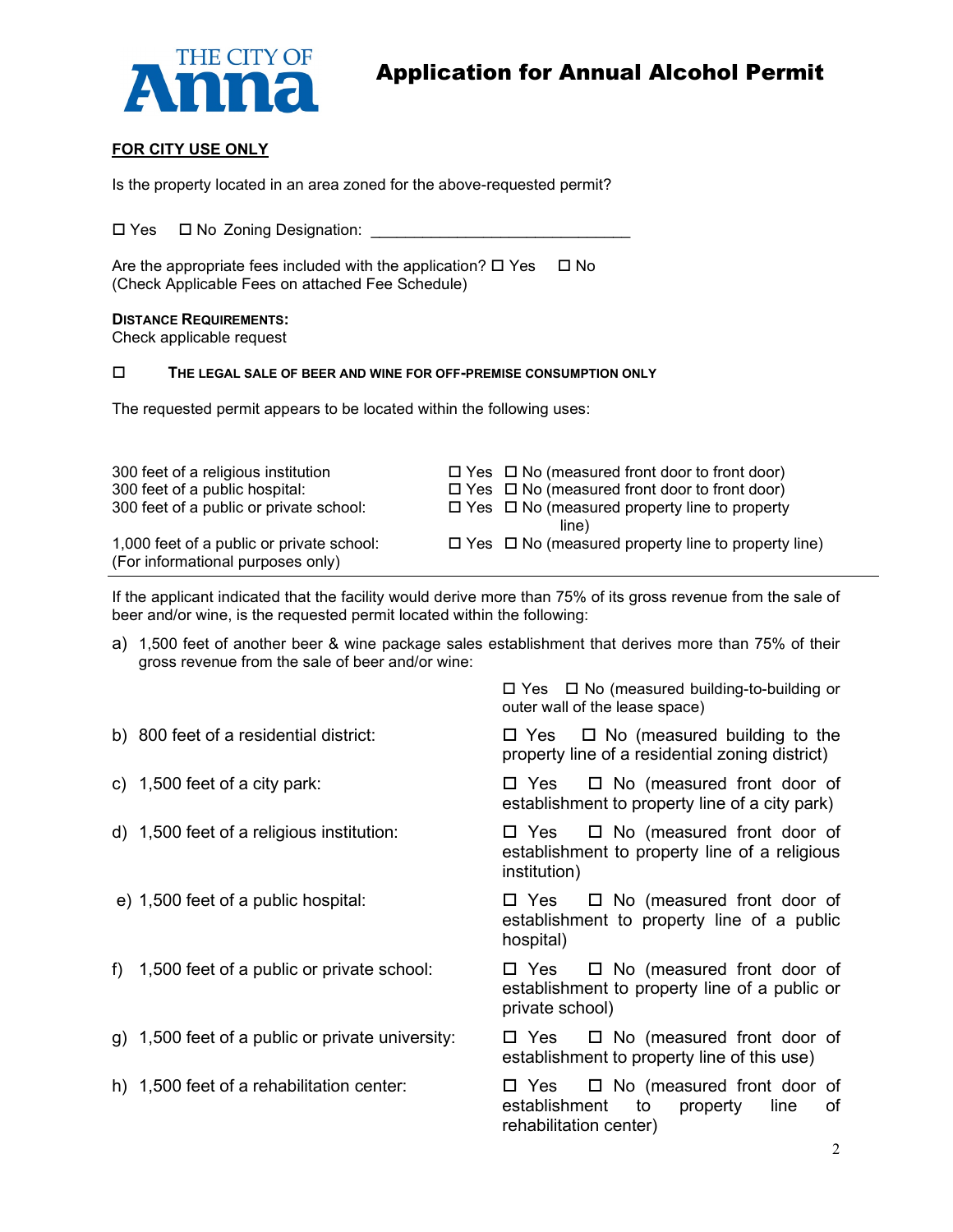i) 1,500 feet of child or adult day care:  $\Box$  Yes  $\Box$  No (measured front door of establishment to property line of child or adult day care)

 **THE LEGAL SALE OF MIXED BEVERAGES IN RESTAURANTS BY FOOD AND BEVERAGE CERTIFICATE HOLDERS ONLY**

The requested permit appears to be located within:

| 300 feet of a church:          | $\Box$ Yes $\Box$ No (measured front door to front door)       |
|--------------------------------|----------------------------------------------------------------|
| 300 feet of a public hospital: | $\Box$ Yes $\Box$ No (measured front door to front door)       |
| 300 feet of a public school:   | $\Box$ Yes $\Box$ No (measured property line to property line) |

Zoning and distance information submitted by:

Name of Staff: \_\_\_\_\_\_\_\_\_\_\_\_\_\_\_\_\_\_\_\_\_\_\_

Department:

Date: \_\_\_\_\_\_\_\_\_\_\_\_\_\_\_\_\_\_\_\_\_\_\_\_

**CITY SECRETARY'S OFFICE**

Application: □ Certified □ Unable to Certify Reason\_\_\_\_\_\_\_\_\_\_\_\_\_\_\_\_\_\_\_\_\_\_\_\_\_\_\_\_\_

 $\overline{\phantom{a}}$  , and the contract of the contract of the contract of the contract of the contract of the contract of the contract of the contract of the contract of the contract of the contract of the contract of the contrac **Carrie L. Land, City Secretary Date Date**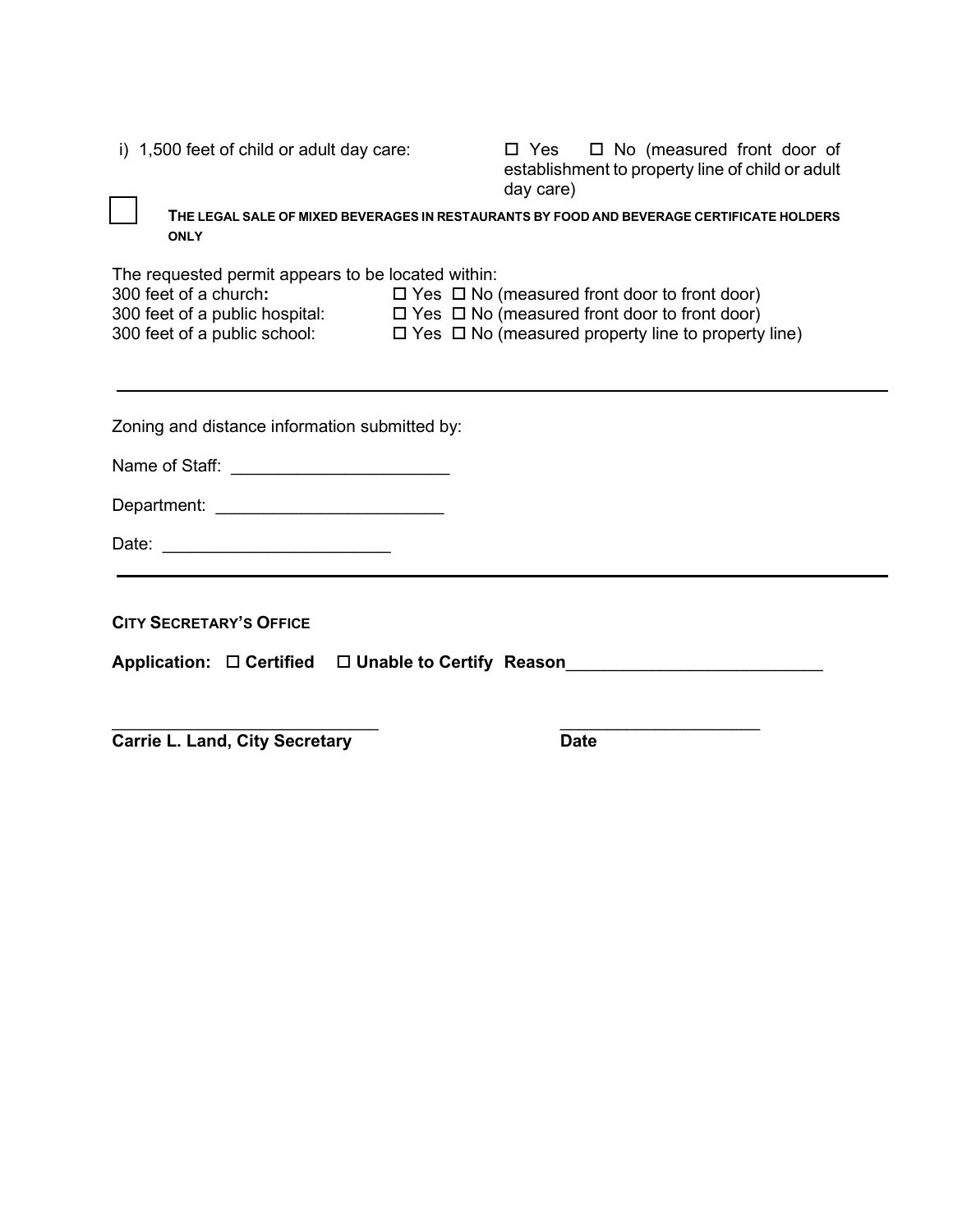

# **Alcohol Licenses and Permits**

### **Fee Chart**

| <b>TIER</b>          |           | LICENSE/PERMIT TYPE                                                                          |                         | <b>ANNUAL FEE</b>                                                                               |
|----------------------|-----------|----------------------------------------------------------------------------------------------|-------------------------|-------------------------------------------------------------------------------------------------|
| <b>Upper Tier</b>    | <b>BW</b> | <b>Brewer's License</b>                                                                      |                         | 750.00                                                                                          |
| <b>Upper Tier</b>    | D         | Distiller's and Rectifier's Permit                                                           |                         | 750.00                                                                                          |
| <b>Upper Tier</b>    | G         | <b>Winery Permit</b>                                                                         |                         | 37.50                                                                                           |
| <b>Upper Tier</b>    | <b>DS</b> | Out-of-State Winery Direct Shipper's Permit                                                  |                         |                                                                                                 |
| <b>Upper Tier</b>    | BN        | Nonresident Brewer's License                                                                 | \$<br>\$                |                                                                                                 |
| <b>Upper Tier</b>    | S         | Nonresident Seller's Permit                                                                  | \$                      | 75.00                                                                                           |
| Middle Tier          | <b>BB</b> | <b>General Distributor's License</b>                                                         | \$                      | 150.00                                                                                          |
| Middle Tier          | W         | <b>Wholesaler's Permit</b>                                                                   | \$                      | 937.50                                                                                          |
| Middle Tier          | X         | <b>General Class B Wholesaler's Permit</b>                                                   | \$                      | 150.00                                                                                          |
| Middle Tier          | MB        | Mixed Beverage Permit and Mixed Beverage w/Food &<br>Beverage Certificate (FB) required (MB) |                         |                                                                                                 |
|                      |           |                                                                                              |                         | EXEMPT per Code Sec.<br>11.38(d)                                                                |
|                      |           |                                                                                              |                         | <b>EXEMPT per Code Sec.</b><br>11.38(d) in 1st year of 2-<br>year renewal period                |
|                      |           |                                                                                              |                         | <b>EXEMPT</b>                                                                                   |
|                      |           | <b>3RD &amp; SUBSEQUENT RENEWALS</b>                                                         | \$                      | 375.00                                                                                          |
| Lower Tier           | <b>BG</b> | Wine and Malt Beverage Retailer's Permit                                                     | $\overline{\mathsf{s}}$ | 87.50                                                                                           |
| Lower Tier           | <b>BQ</b> | Wine and Malt Beverage Retailer's Off-Premise Permit                                         | \$                      | 30.00                                                                                           |
| Lower Tier           | <b>BE</b> | (Malt Beverage) Retail Dealer's On-Premise License                                           | \$                      | 75.00                                                                                           |
| Lower Tier           | <b>BF</b> | (Malt Beverage) Retail Dealer's Off-Premise License                                          | \$                      | 30.00                                                                                           |
| Lower Tier           | N         | Private Club Registration Permit                                                             |                         | <b>EXEMPT</b> per Code Sec.<br>11.38(d)                                                         |
| Lower Tier           | <b>NB</b> | Private Club Malt Beverage and Wine Permit                                                   |                         | <b>EXEMPT</b> per Code Sec.<br>11.38(d)                                                         |
| Lower Tier           | <b>NE</b> | Private Club Exemption Certificate                                                           |                         | <b>EXEMPT</b> per Code Sect.<br>32.11(b) and Code Sec.<br>11.38(d)                              |
| Lower Tier           | ${\sf P}$ | Package Store Permit                                                                         | \$                      | 250.00                                                                                          |
| Lower Tier           | Q         | Wine-Only Package Store Permit                                                               | \$                      | 37.50                                                                                           |
| Lower Tier           | <b>TR</b> | <b>Passenger Transportation Permit</b>                                                       |                         | EXEMPT per Code Sec.<br>11.38(d)                                                                |
| <b>Other Permits</b> | CD        | <b>Consumer Delivery Permit</b>                                                              |                         | No fee established in<br>Code on 8/31/21; fee<br>was established in rule<br>per Code Sec. 57.03 |
| <b>Other Permits</b> | J/JD      | <b>Bonded Warehouse Permit</b>                                                               | \$                      | 75.00                                                                                           |
| <b>Other Permits</b> | AW        | Manufacturer's Agent's Warehousing Permit                                                    | \$                      | 375.00                                                                                          |

*Anna Fee Schedule 2021 Effective September 1, 2021*